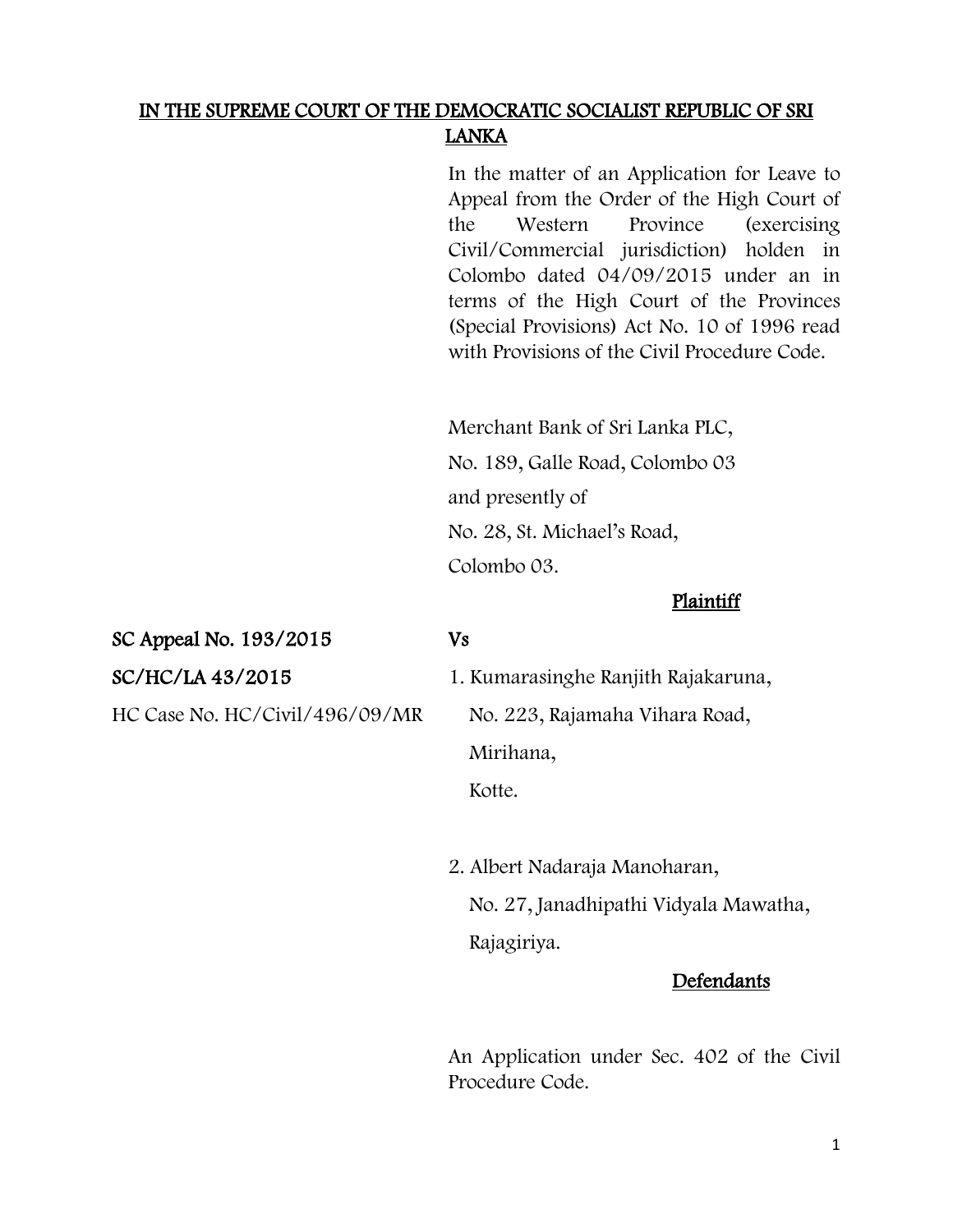Kumarasinghe Ranjith Rajakaruna, No. 223, Rajamaha Vihara Road, Mirihana,

Kotte.

### 1st Defendant-Petitioner

#### Vs

Merchant Bank of Sri Lanka PLC, No. 189, Galle Road, Colombo 03 and presently of No. 28, St. Michael's Road, Colombo 03.

### Plaintiff-Respondent-Respondent

Albert Nadaraja Manoharan, No. 27, Janadhipathi Vidyala Mawatha, Rajagiriya.

### 2nd Defendant-Respondent

#### AND NOW

Kumarasinghe Ranjith Rajakaruna, No. 223, Rajamaha Vihara Road, Mirihana, Kotte.

1st Defendant-Petitioner-Appellant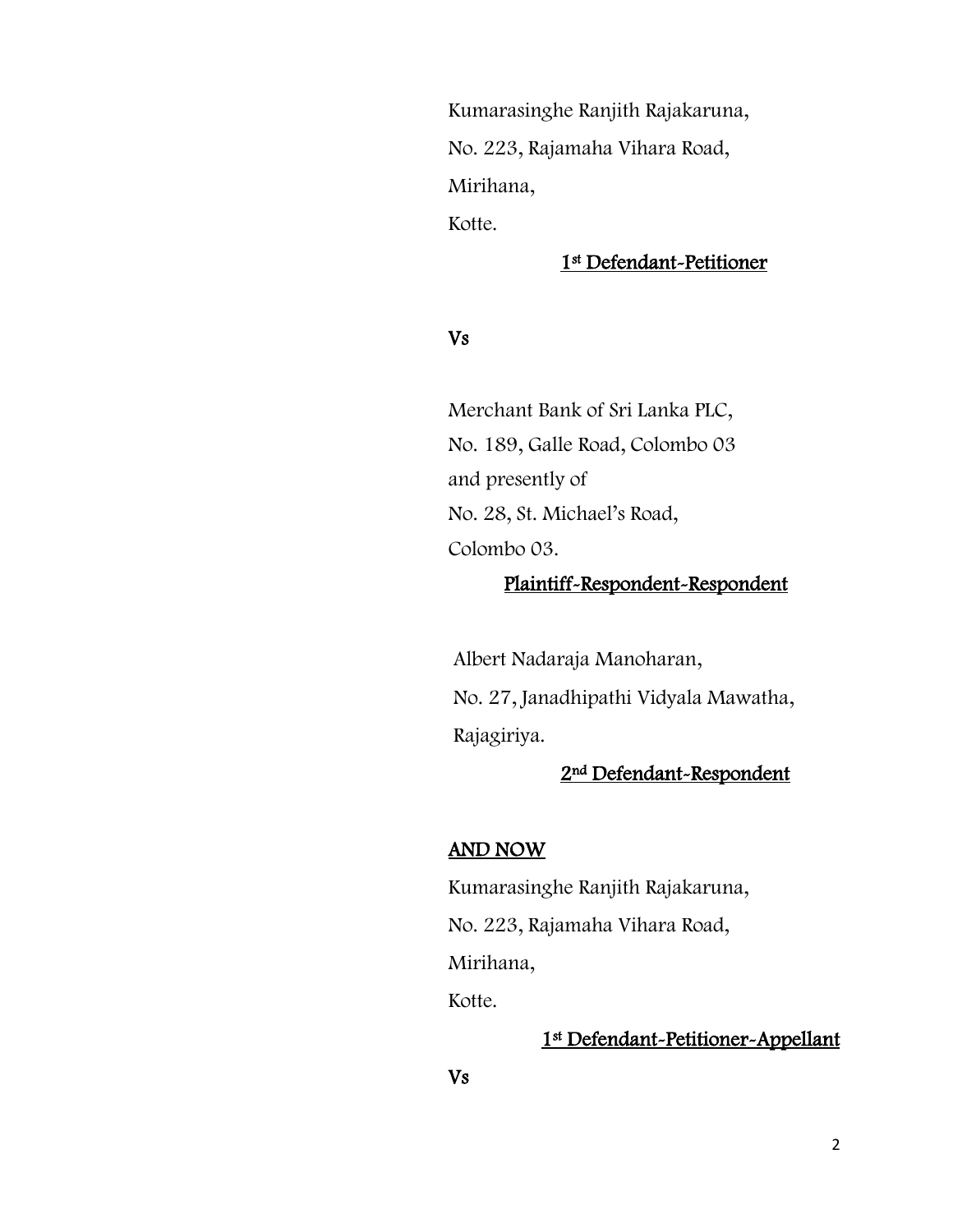Merchant Bank of Sri Lanka PLC, No. 189, Galle Road, Colombo 03 And presently of No. 28, St. Michael's Road, Colombo 03.

Plaintiff-Respondent-Respondent

Albert Nadaraja Manoharan, No. 27, Janadhipathi Vidyala Mawatha, Rajagiriya. 2nd Defendant-Respondent-Respondent

| Before:              | Buwaneka Aluwihare, PC, J.<br>L. T. B. Dehideniya J. &<br>P. Padman Surasena J.                                                      |
|----------------------|--------------------------------------------------------------------------------------------------------------------------------------|
| Counsel:             | Presanna S. Ekanayake with Mrs. Dilekha Weeratunga for<br>the 1 <sup>st</sup> Defendant-Petitioner-Appellant.                        |
|                      | Suresh Phillips with Ms. Pushpa Damayanthi instructed by<br>Mrs. Theranjanie Attanayake for the Plaintiff-Respondent-<br>Respondent. |
| Written Submissions: | Appellant- 17th December 2015 and 1st February 2021<br>Respondent - 18 <sup>th</sup> February 2016                                   |
| <u>Argued on:</u>    | 19.01.2021                                                                                                                           |
| Decided on:          | 24.02.2021                                                                                                                           |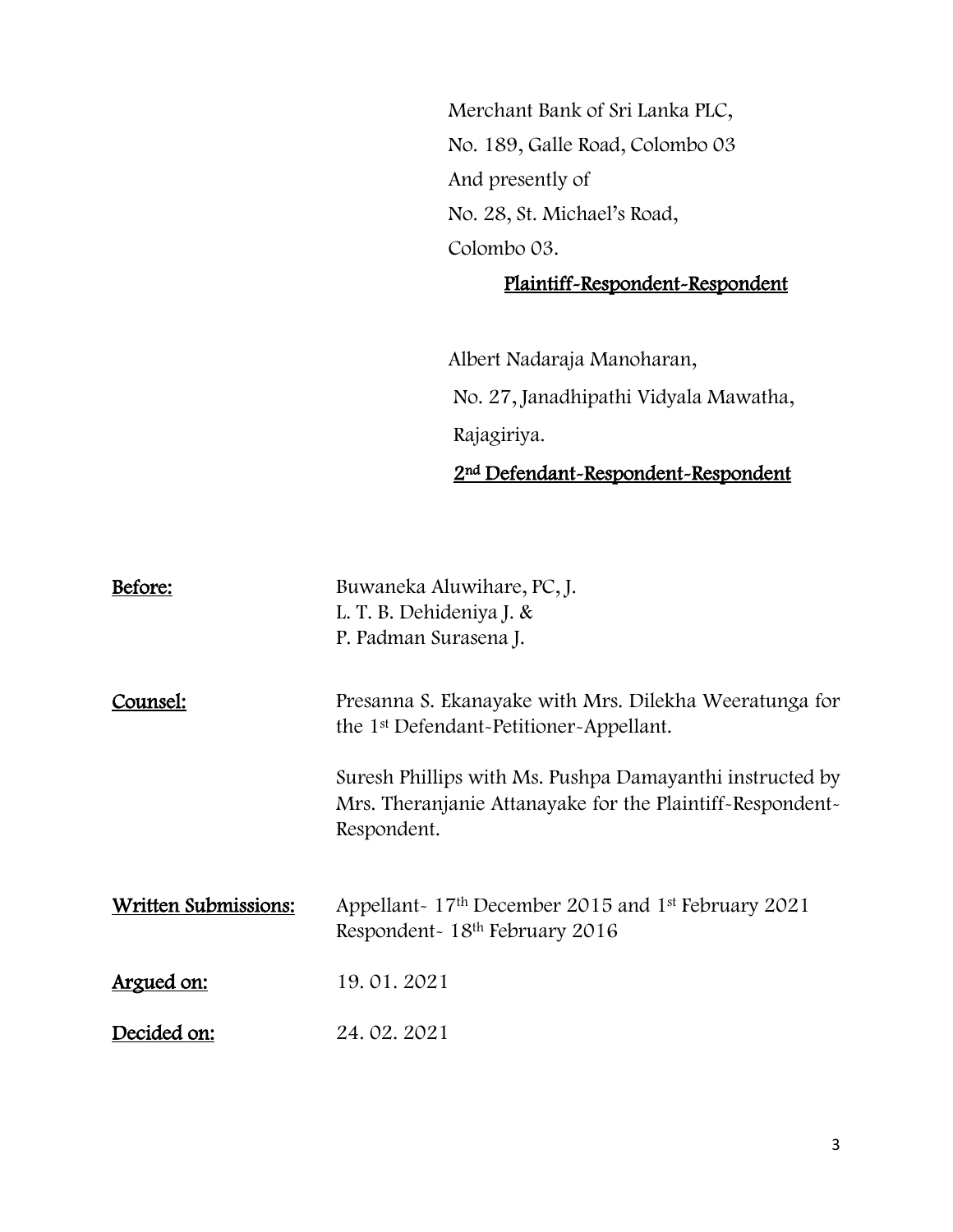# Judgement

# Aluwihare PC J.,

The Plaintiff-Respondent-Respondent (hereinafter sometimes referred to as the 'Plaintiff') instituted action in the Commercial High Court of Colombo against the 1st and the 2nd Defendant-Respondent-Respondent (hereinafter sometimes referred to as the '1st and 2nd Defendants respectively') on the premise that they failed to honour the terms and conditions of a Guarantee Bond signed by the 1st and the 2nd Defendants, securing the re-payment of the monies lent to the Principal Debtor by the Respondent Bank.

## The Sequence of Events

Court issued summons on the  $1<sup>st</sup>$  and  $2<sup>nd</sup>$  Defendants and the summons had been served on the 1<sup>st</sup> Defendant. On 5<sup>th</sup> May 2010, when the matter was called before the court, an Attorney-at-Law had appeared on behalf of the 1st Defendant and moved for time to file the Proxy and the Answer.

Accordingly, the matter was fixed for the 17th June 2010, for the filing of the 1st Defendant's Proxy and Answer. When the matter was called on 17<sup>th</sup> June 2010, both the Plaintiff and the Defendants had been absent, as such there had been no order made by the Court. The journal entry states "*Plaintiff is not present. Defendants are* not present. No order."

More than three years later, on 7<sup>th</sup> November 2013 the Plaintiff moved the Court to re-issue summons against the 1st and 2nd Defendants. The Fiscal had reported that he was unable to serve summons, since the 1<sup>st</sup> Defendant's house was closed. Thereafter, on 4th July 2014 the Plaintiff moved Court to have summons served on the 1st Defendant by way of substituted service, which was allowed.

When this matter came up before the Court on 28<sup>th</sup> October 2014, a Proxy had been filed on behalf of the 1st Defendant. The 1st Defendant however, did not proceed to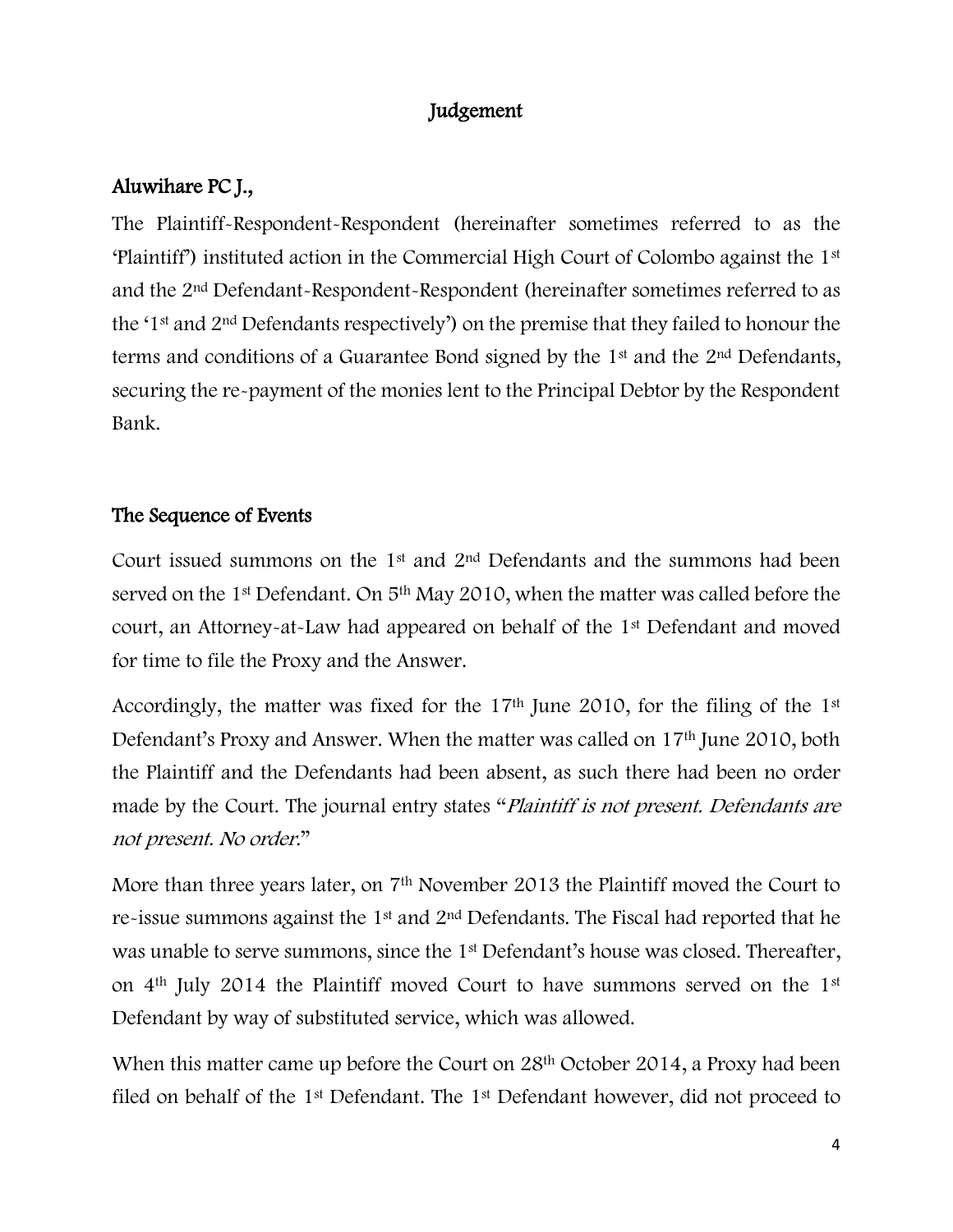file an answer, but moved court to apply the provisions embodied in Section 402 of the CPC and sought the dismissal of the Plaintiff's case. The Plaintiff filed objections [19th March 2015] against the said application of the 1st Defendant and the matter was fixed for inquiry on 23rd June 2015. The inquiry into the Section 402 application was concluded based on the written submissions filed by the respective parties and the Order was pronounced on 4th September 2015.

### The Order of the High Court

The Court by the said order held that Section 402 of the CPC ought not to be applied in the given situation. The learned Trial Judge [predecessor of the learned High court judge whose order is impugned in these proceedings] observed that, although none of the parties was present when the matter came up before Court on the 17th June 2010 and the record was journalized as "no order", by motion dated 07<sup>th</sup> November 2013, the Attorney-at-Law for the Plaintiff, nevertheless, had got the case called on the 13th November 2013 [Journal entry No. 6]. The learned High Court Judge had also observed that, according to the journal entry No. 6, the Plaintiff had obtained an order to have summons re-issued on the 1st Defendant and had taken steps to have summons served on the 1st Defendant.

The learned High Court Judge having formed the view, that his predecessor, by making an order to have the summons re-issued, had thought it fit to entertain the application of the Plaintiff, it would not be appropriate at that juncture for him to exercise the discretion vested with the Court in terms of Section 402 of the CPC in favour of the 1st Defendant and rejected the application of the 1st Defendant.

Aggrieved by the aforesaid order, the 1st Defendant is now canvassing the legality of the same before this court.

This Court granted Leave to Appeal and the question that was raised before us was; "whether the impugned order is contrary to Section 402 of the CPC in that the learned High Court Judge erred in law by failing to consider the material facts in the correct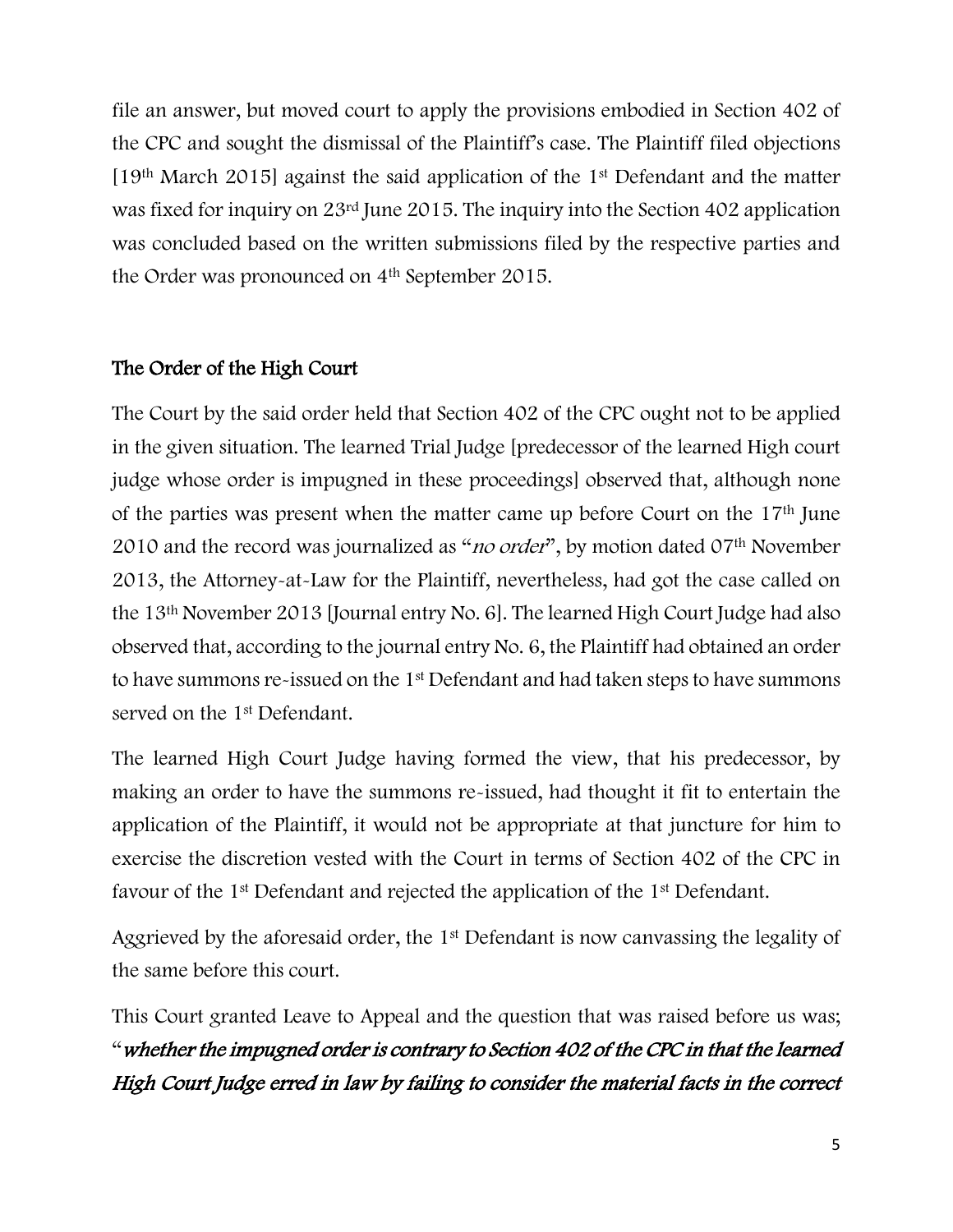# **perspective, thus misdirecting himself in law.'** [paragraph 2 of the petition of the 1<sup>st</sup> Defendant]

It was argued on behalf of the 1st Defendant that, since the Plaintiff had failed to take any steps to prosecute the action for a period exceeding three years, the Court ought to have made an order to abate the action in terms of Section 402 of the CPC.

The Learned Counsel for the 1st Defendant-Appellant argued that the Plaintiff defaulted, by not being present in court on 17th June 2010 and did not take any step to prosecute the case until 7th November 2013 thus, satisfying all the conditions for an order of abatement of the action, in terms of Section 402 of the CPC.

If I may refer to the sequence of events, as per the relevant journal entries they are as follows.

On 17th June 2010:

Neither the Plaintiff nor the Defendant was present, and it was journalized as "No order".

On 7th November 2013:

Plaintiff filed a motion and moved to have summons re-issued on the Defendants and to have the matter called on 17<sup>th</sup> January 2014 as the summons returnable date.

On 13th November 2013:

The Court having considered the motion [dated 7<sup>th</sup> November 2013] ordered to have summons re-issued on the Defendants returnable on 17<sup>th</sup> January 2014.

Although there appears to be a lack of diligence on the part of the Plaintiff to take necessary steps with regard to the case, the Plaintiff also had faced numerous difficulties in having summons served on the Defendants. The 1st Defendant-Appellant appeared before Court on 3rd September 2014 only after summons were served through substituted service.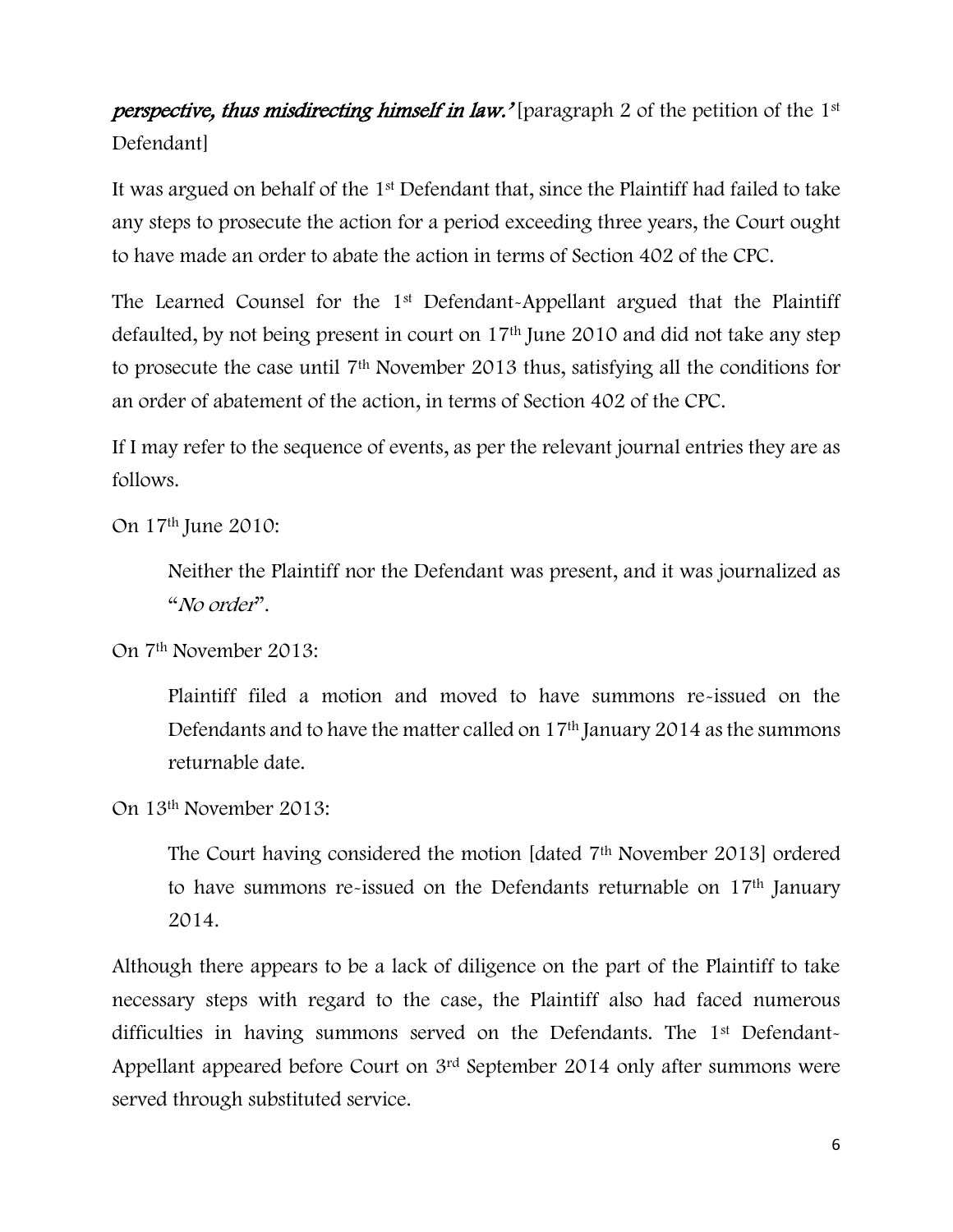Section 402 of the CPC reads as follows;

"If a period exceeding twelve months in the case of a District Court or Family Court, or six months in a Primary Court, elapses subsequently to the date of the last entry of an order or proceeding in the record without the plaintiff taking any steps to prosecute the action where any such step is necessary, the **court may** pass an order that the action shall abate." [emphasis is mine]

What is significant is that, in terms of Section 402 of the CPC, making an order *that* the action shall abate', is discretionary as indicated by the choice of the word 'may'; "*the court may pass an order*". Thus, even in instances where twelve months had lapsed, subsequent to the date of the last entry of an order or proceeding, without the Plaintiff taking any step to prosecute action, there is no compulsion on the court to pass an order to abate the action.

Although the statutory provision does not so stipulate, the jurisprudence developed over the years now requires the court to make an order abating the action, only after due notice to the Plaintiff. The court should never exercise the power (under section 402) ex mero motu (vide Fernando v. Peris 3 NLR 77). In the case of Supramaniam et al v. Symons 18 NLR 229 [at page 231] Wood Renton CJ observed "It is now, I believe the practice in many of the District Courts for the Judge himself to take the initiative and pass orders of abatement under Section 402 after having given due public notice of his intention to do so." [emphasis added]

The Learned High Court Judge necessarily would have been alive to the fact that more than three years had lapsed since the last entry, when he was called upon to consider the motion of the Plaintiff, moving to have summons reissued. Thus, when he (upon consideration of the motion) permitted the application of the Plaintiff and allowed summons be re-issued, it has to be construed that such permission was given after addressing his judicial mind to the application of the Plaintiff. Thus, it is clear that the Learned High Court Judge, even when he could have exercised his discretion against the Plaintiff under Section 402 and caused the action to abate, decided otherwise. The fact that he did not take steps to inform the Plaintiff (as now required by law) about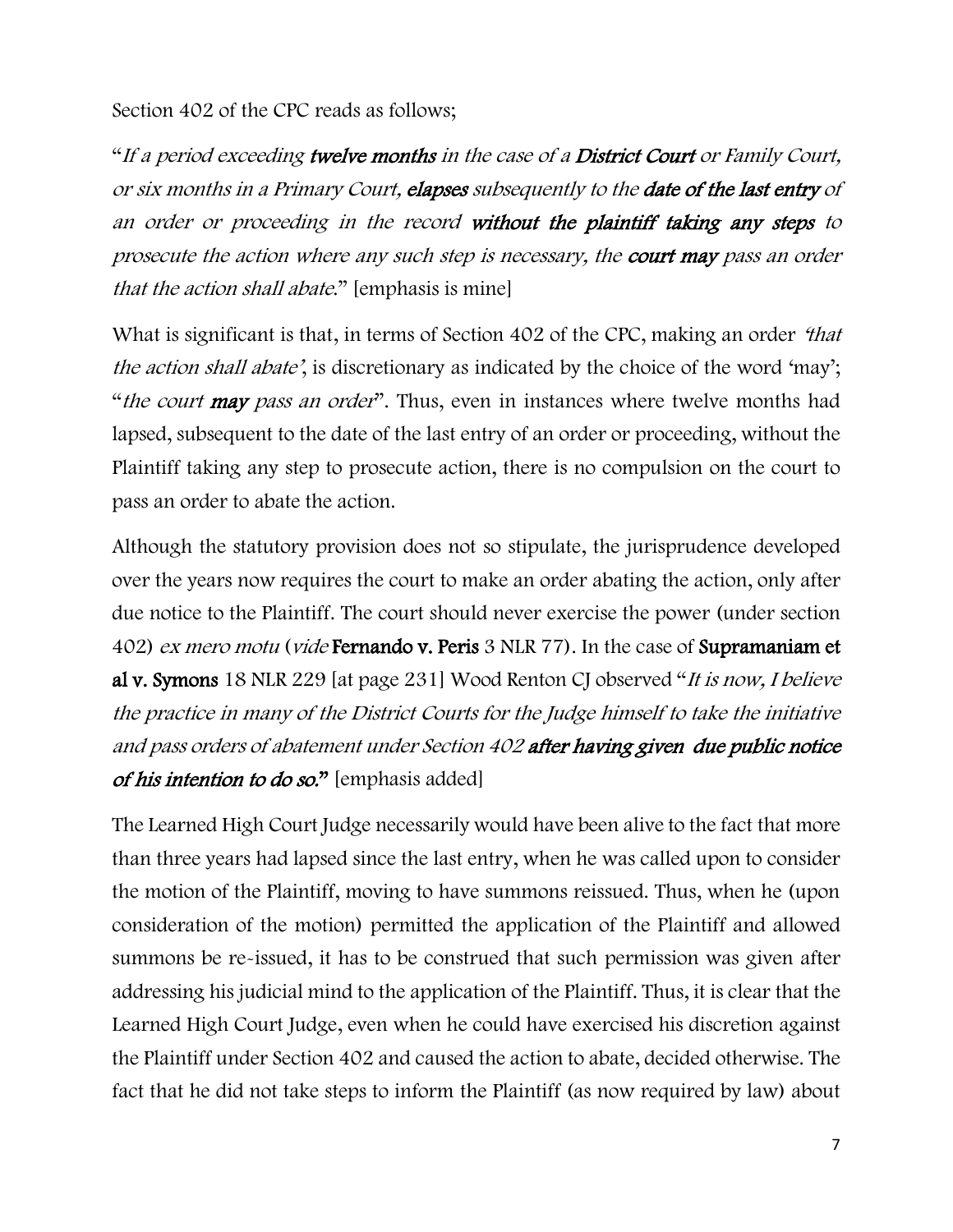any intention to abate the action and that he decided to make an order to reissue summons, is clearly demonstrative of that decision. In my view, the exercise of the discretion by the learned High Court Judge in favour of the Plaintiff is neither unreasonable nor arbitrary, considering the facts and circumstances of this case.

The Learned Counsel for the 1<sup>st</sup> Defendant-Appellant drew the attention of court to the case of Buffin v. Anthony Neville and Another SC Appeal 63/16 SC Minutes 14. 06. 2018. The circumstances of the case of **Buffin** (*supra*) can be clearly distinguished from the case before us. The facts were these. In October 1994 the case was laid by for the reason that the Plaintiff had not taken any steps. In December of the same year (1994) the Plaintiff moved to have the proxy revoked and the court permitted the same. In 2009, almost 16 years later, by way of a motion the Plaintiff, filing a fresh proxy, moved to proceed against two of the Defendants.

When this motion came up for consideration, the court gave its mind to whether Section 402 of the CPC should be applied in view of the fact that the Plaintiff had been dormant for sixteen years and ordered summons on the Defendants affording them also an opportunity to place their position with regard to abating the action of the Plaintiff in terms of Section 402 of the CPC.

Thus it is seen [in the case of Buffin], that there had been an uninterrupted gap of sixteen years between the date on which the Plaintiff got the proxy revoked (December 1994) and the date on which the court took into consideration the Plaintiff's application to proceed against some of the Defendants in 2009. Furthermore, the court did not consider the application of the Plaintiff nor did the court make "any entry" relating to the application of the Plaintiff, moving to accept the new proxy. The court, however, gave its mind as to whether that was a fit instance to make an order of abatement in terms of Section 402 of the CPC.

The questions of law that were raised in the case of **Buffin** [*supra*] was quite different to the question of law raised in the present case. The main question that was raised in the case of Buffin [supra] was whether the motion [fresh proxy] filed by the Plaintiff in that case in 2009 which was journalized as journal entry No.6 should be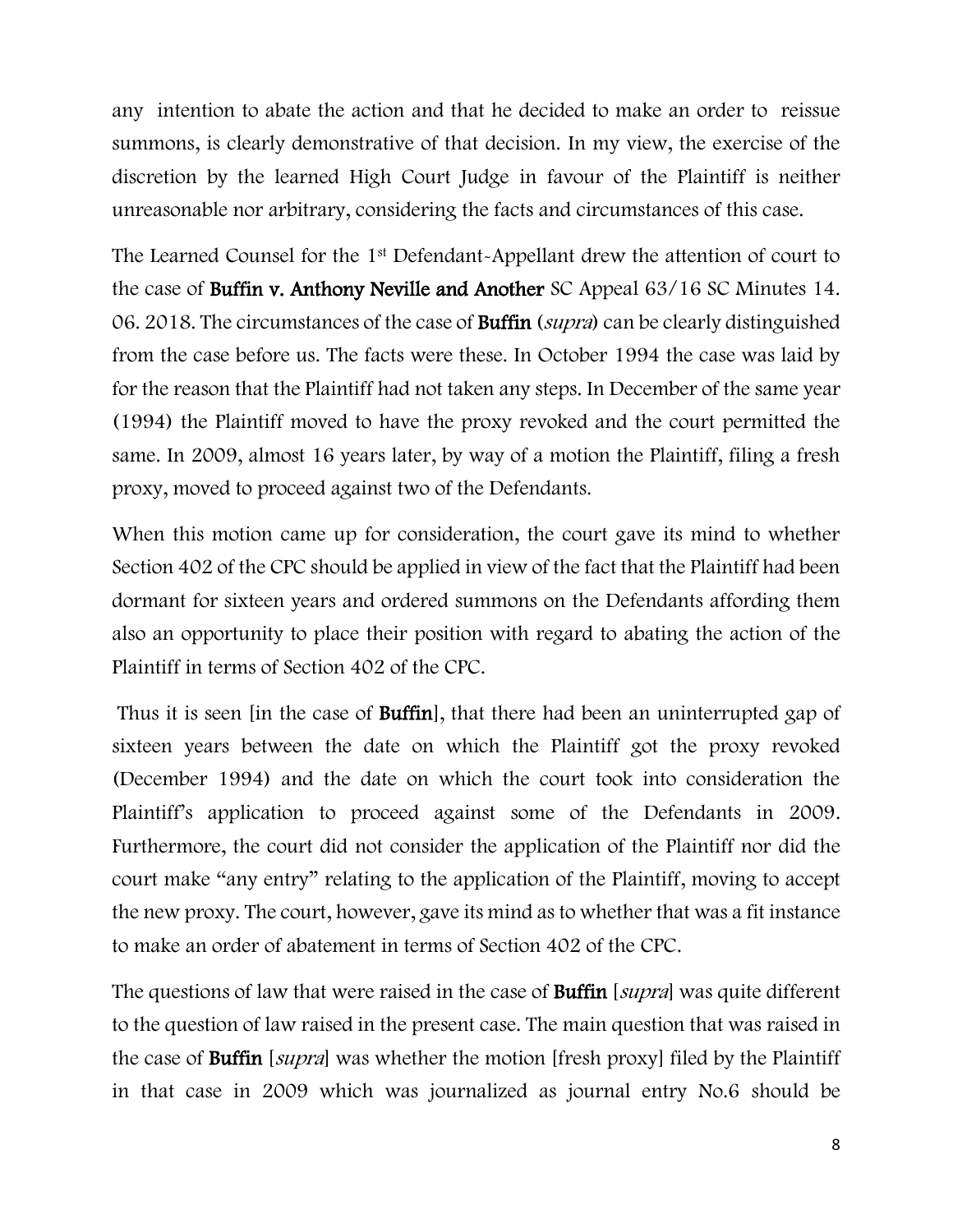considered as the *last entry* from which the period of 12 months should be counted for the purposes of Section 402 of the CPC.

This was rightly rejected by the Supreme Court for the reason that, the journal entry No.6 referred to above remained merely as an administrative or clerical act which was not visited with a 'judicial mind'. [see the case of **Kumarihamy v. Keerthirathne** 12 Times Law Report pg. 80]

As opposed to that, in the present case the court had considered the application of the Plaintiff on the13th November 2013 and made an order [an entry] allowing the application of the Plaintiff without proceeding to act under Section 402 of the CPC. Thus, it is clear that the Plaintiff had taken "a step" in 2013, to prosecute the action and by the order dated 13th November 2013, the court had permitted it.

When the Defendant made the application to abate the action of the Plaintiff on the 28th of October 2014, in terms of Section 402 of the CPC, the learned High Court Judge was required consider;

- (1) Whether there was an entry of an order or proceeding in the record in the 12-month period, immediately preceding 28th October 2014. And if so,
- (2) Whether such entry relates to any step taken by the Plaintiff to prosecute the action.

Having given his mind to the conditions referred to above, the learned High Court Judge correctly held that although three years have elapsed between 7th November 2010 and 28th October 2014, by allowing the Plaintiff's application on 13th November 2013, his predecessor had permitted the Plaintiff to take a step to prosecute the action. Therefore, the relevant date for computing the period of 12 months referred to in Section 402 of the CPC is 13th November 2013. Hence, when the learned High court judge was called upon to apply section 402 of the CPC, the Plaintiff had, within a period of 12 months, taken a step rendered necessary by a positive requirement of the law.